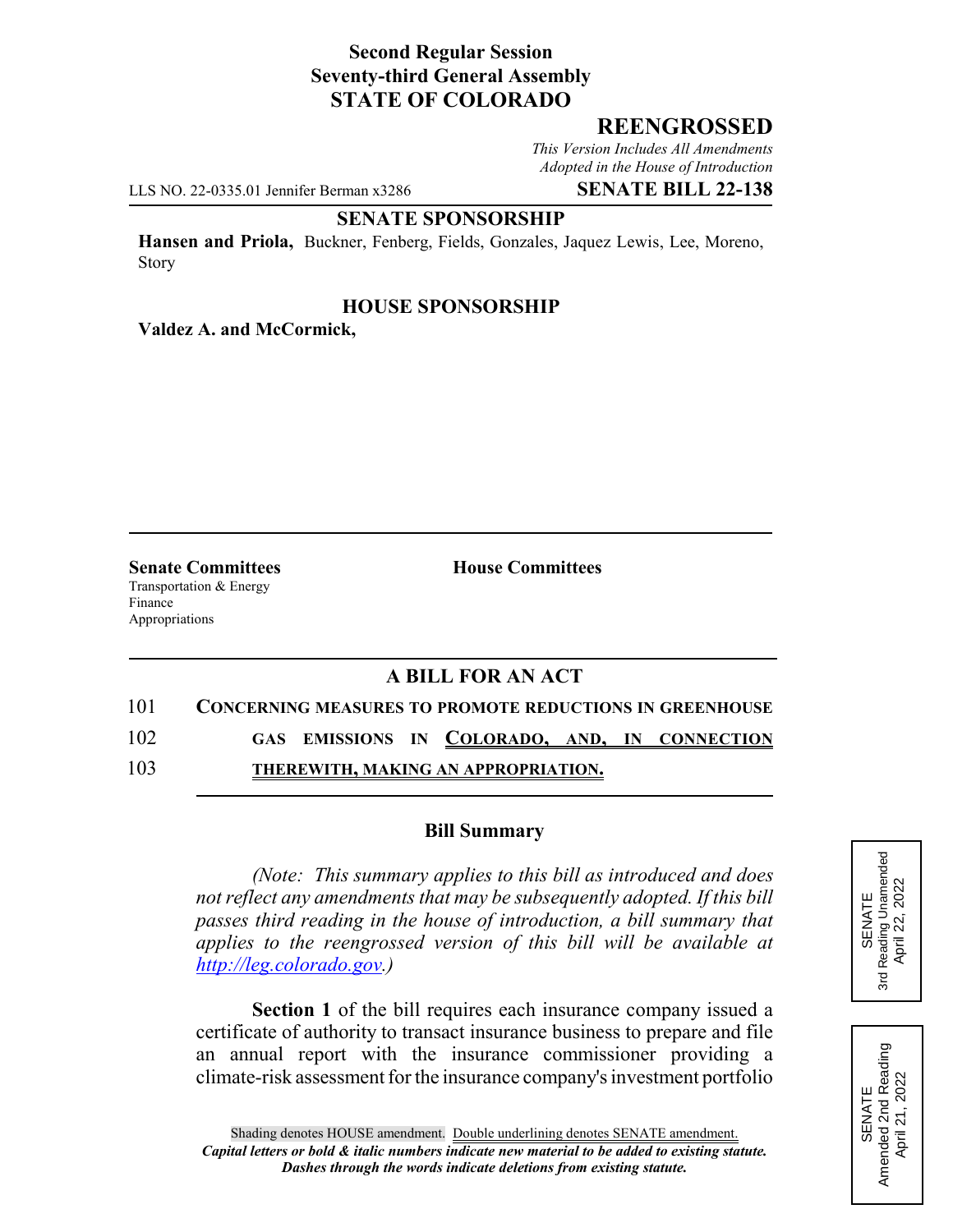from the previous 12 months. The commissioner of insurance is required to post the reports on the division of insurance's website. **Section 1** defines "climate-risk assessment" as a determination of the economic and business risks that climate change poses to an investment.

**Section 2** requires the board of trustees of the public employees' retirement association (PERA board) to prepare a similar annual report and post it on the PERA board's website.

**Section 3** updates the statewide greenhouse gas (GHG) emission reduction goals to add a 40% reduction goal for 2028 compared to 2005 GHG pollution levels and a 75% reduction goal for 2040 compared to 2005 GHG pollution levels.

**Section 4** defines a small off-road engine as a gasoline-powered engine of 50 horsepower or less used to fuel small off-road equipment like lawn mowers and leaf blowers. **Section 4** phases out the use of small off-road engines by prohibiting their sale in nonattainment areas of the state on or after January 1, 2030, and by providing financial incentives to promote the replacement of small off-road engines with electric-powered, small off-road equipment before 2030.

**Section 11** establishes a state income tax credit in an amount equal to 30% of the purchase price for new, electric-powered, small off-road equipment for purchases made in income tax years 2023 through 2029.

**Section 6** gives the oil and gas conservation commission authority over class VI injection wells used for sequestration of GHG, including through the issuance and enforcement of permits.

**Section 7** requires the commissioner of agriculture or the commissioner's designee, in consultation with the Colorado energy office and the air quality control commission, to conduct a study examining carbon reduction and sequestration opportunities in the agricultural sector in the state, including the potential development of certified carbon offset programs or credit instruments. On or before December 15, 2022, the commissioner of agriculture or the commissioner's designee is required to submit a report summarizing the study, including any legislative recommendations, to the general assembly.

In support of the use of agrivoltaics, which is the colocation of solar energy generation facilities on a parcel of land with agricultural activities, **section 8** authorizes the Colorado agriculture value-added development board (board) to provide financing, including grants or loans, for agricultural research on the use of agrivoltaics. For a research project for which the board awards money to study the use of agrivoltaics, **sections 5 and 8** require the director of the division of parks and wildlife to consult on the research project regarding the wildlife impacts of agrivoltaic use.

**Section 9** authorizes the board to seek, accept, and expend gifts, grants, and donations, including donations of in-kind resources such as solar panels, for use in agricultural research projects. **Section 9** also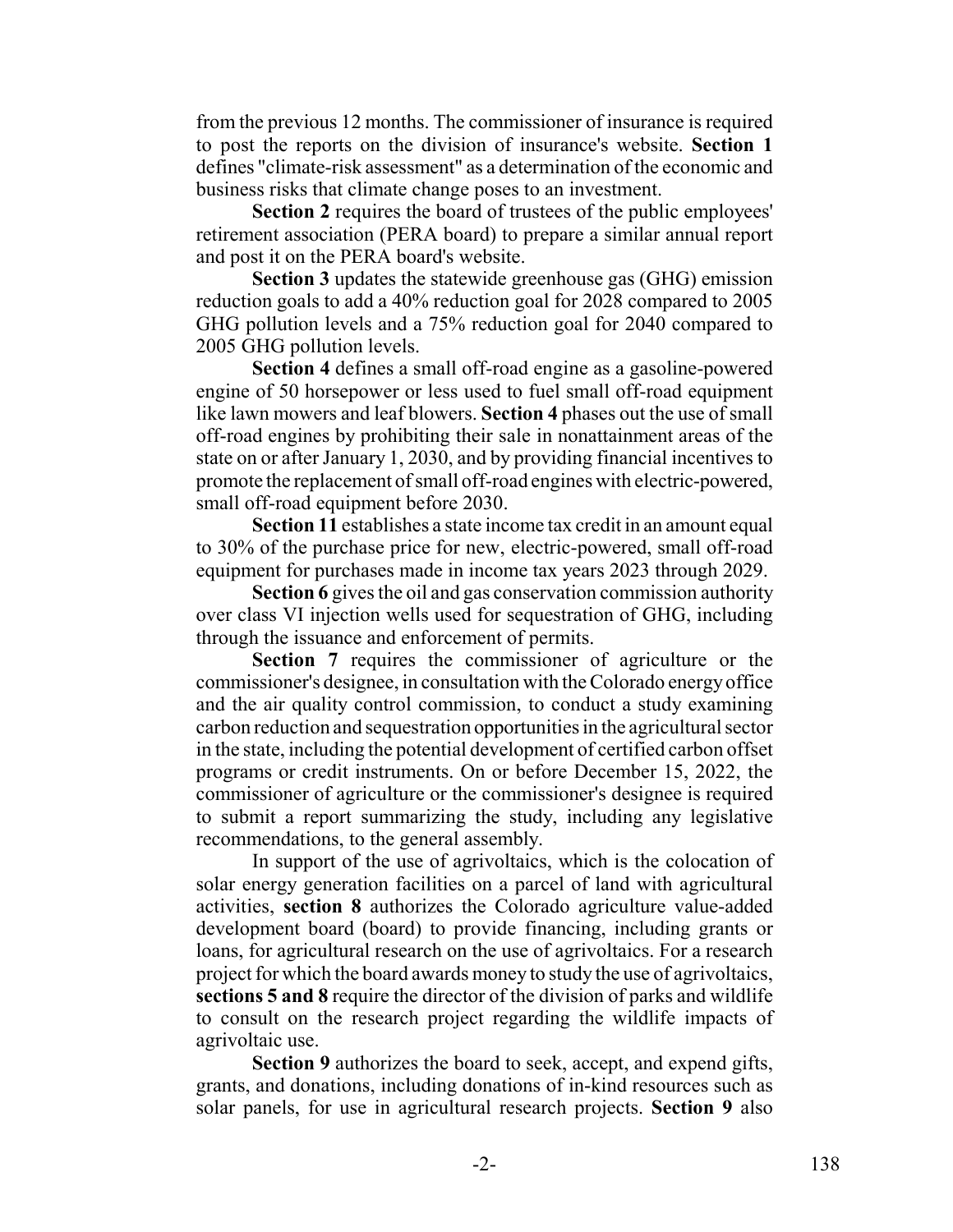updates the statutory definition of "agrivoltaics" to list additional agricultural activities on the parcel of land on which solar panel generation facilities may be colocated, including animal husbandry, cover cropping for soil health, and carbon sequestration.

**Section 10** amends the statutory definition of "solar energy facility" used in determining the valuation of public utilities for property tax purposes to include agrivoltaics.

| $\mathbf{1}$   | Be it enacted by the General Assembly of the State of Colorado:          |
|----------------|--------------------------------------------------------------------------|
| $\overline{2}$ | <b>SECTION 1.</b> In Colorado Revised Statutes, add 10-3-244 as          |
| 3              | follows:                                                                 |
| $\overline{4}$ | 10-3-244. Investment climate-risk assessment - reporting -               |
| 5              | rules - definition. (1) THE COMMISSIONER SHALL ADOPT RULES               |
| 6              | REQUIRING THAT, BEGINNING IN 2023, INSURERS ISSUED A CERTIFICATE OF      |
| $\overline{7}$ | <u>AUTHORITY TO TRANSACT BUSINESS PURSUANT TO PART 1 OF THIS ARTICLE</u> |
| 8              | 3 THAT REPORT MORE THAN ONE HUNDRED MILLION DOLLARS ON THEIR             |
| 9              | ANNUAL NAIC SCHEDULE T FILING, OR SUCH OTHER THRESHOLD DOLLAR            |
| 10             | AMOUNT THAT THE NAIC ESTABLISHES IN SUBSEQUENT YEARS,                    |
| 11             | PARTICIPATE IN AND COMPLETE THE NAIC'S ANNUAL "INSURER CLIMATE           |
| 12             | RISK DISCLOSURE SURVEY", OR SUCH OTHER SURVEY OR REPORTING               |
| 13             | MECHANISM THAT THE NAIC REQUIRES IN SUBSEQUENT YEARS. IF AN              |
| 14             | INSURER REPORTS LESS THAN ONE HUNDRED MILLION DOLLARS ON ITS             |
| 15             | <u>ANNUAL NAIC SCHEDULE T FILING, OR SUCH OTHER THRESHOLD DOLLAR</u>     |
| 16             | AMOUNT THAT THE NAIC ESTABLISHES IN SUBSEQUENT YEARS, THE                |
| 17             | INSURER MAY PARTICIPATE IN AND COMPLETE THE SURVEY VOLUNTARILY.          |
| 18             | (2) AS USED IN THIS SECTION, "NAIC" MEANS THE NATIONAL                   |
| 19             | ASSOCIATION OF INSURANCE COMMISSIONERS, AN ORGANIZATION OF               |
| 20             | INSURANCE REGULATORS FROM THE FIFTY STATES, THE DISTRICT OF              |
| 21             | COLUMBIA, AND THE FOUR UNITED STATES TERRITORIES.                        |
| $\sim$ $\sim$  |                                                                          |

22 **SECTION 2.** In Colorado Revised Statutes, **amend** 24-51-220 as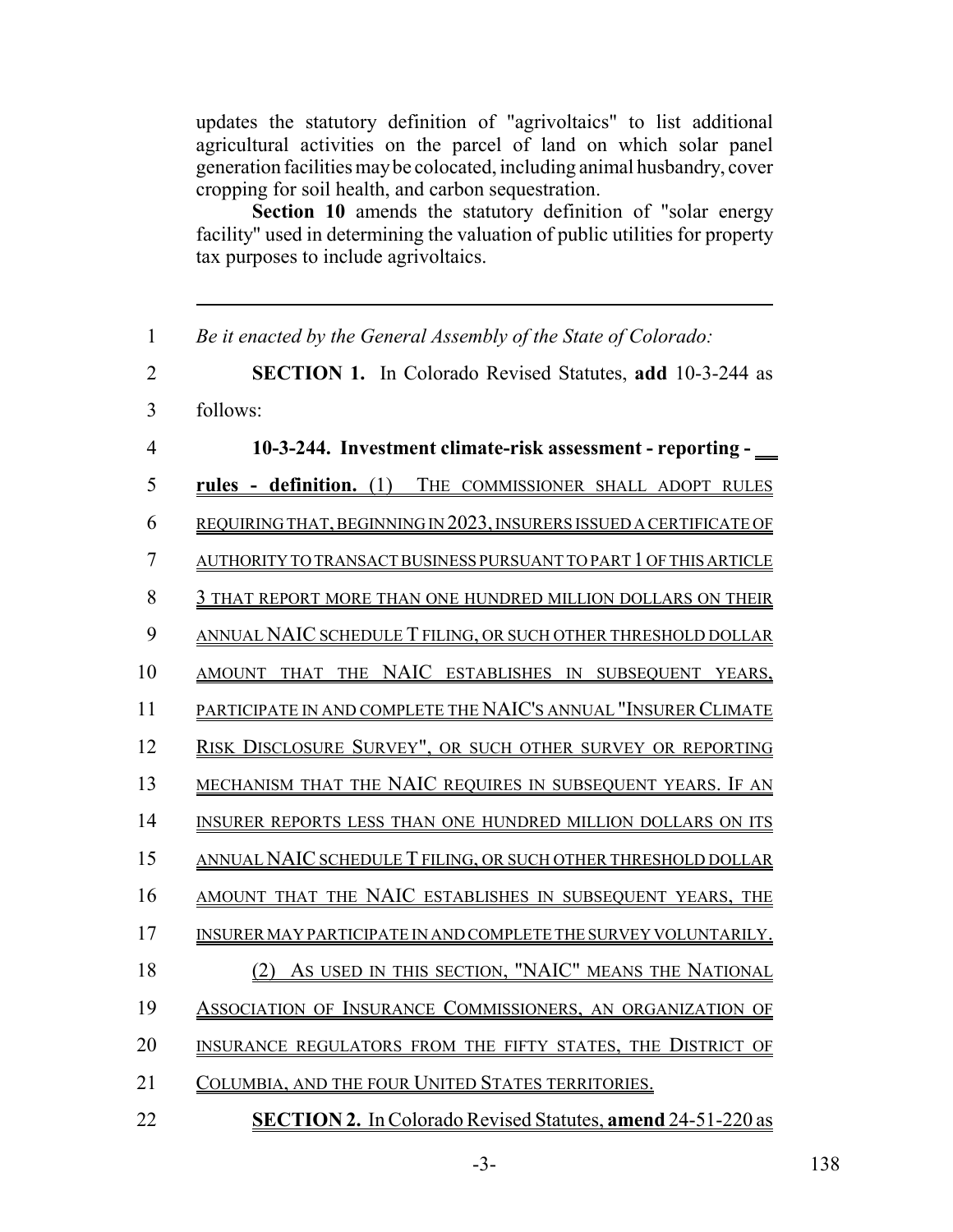|  | follows: |
|--|----------|
|  |          |

| $\overline{2}$ | 24-51-220. Reports - periodic reports to general assembly -                 |
|----------------|-----------------------------------------------------------------------------|
| 3              | inclusion of climate risk assessment in annual stewardship report.          |
| $\overline{4}$ | (1) The association shall provide SUBMIT a report to the general assembly   |
| 5              | on January 1, 2016, and every five years thereafter, regarding the          |
| 6              | economic impact of the 2010 legislative changes to the annual increase      |
| 7              | provisions on the retirees and benefit recipients as compared to the actual |
| 8              | rate of inflation and the progress made toward eliminating the unfunded     |
| 9              | liabilities of each division of the association.                            |
| 10             | (2) ON AND AFTER JANUARY 1, 2024, THE ASSOCIATION SHALL                     |
| 11             | INCLUDE, AS PART OF ITS ANNUAL INVESTMENT STEWARDSHIP REPORT                |
| 12             | THAT IT POSTS ON ITS WEBSITE, A DESCRIPTION OF:                             |
| 13             | THE ASSOCIATION'S PROCESS FOR IDENTIFYING CLIMATE<br>(a)                    |
| 14             | CHANGE-RELATED RISKS AND ASSESSING THE FINANCIAL IMPACT THAT THE            |
| 15             | CLIMATE CHANGE-RELATED RISKS HAVE ON THE ASSOCIATION'S                      |
| 16             | OPERATIONS;                                                                 |
| 17             | (b) THE CURRENT OR ANTICIPATED FUTURE RISKS THAT CLIMATE                    |
| 18             | CHANGE POSES TO THE ASSOCIATION'S INVESTMENT PORTFOLIO, THE                 |
| 19             | IMPACT THAT CLIMATE CHANGE HAS ON THE ASSOCIATION'S INVESTMENT              |
| 20             | STRATEGIES, AND ANY STRATEGY CHANGES THAT THE ASSOCIATION HAS               |
| 21             | IMPLEMENTED IN RESPONSE TO SUCH IMPACT;                                     |
| 22             | (c) ACTIONS THAT THE ASSOCIATION IS TAKING TO MANAGE THE                    |
| 23             | RISKS THAT CLIMATE CHANGE POSES TO THE ASSOCIATION'S OPERATIONS;            |
| 24             | AND                                                                         |
| 25             | THE ASSOCIATION'S USE AND CONSIDERATION OF ANY<br>(d)                       |
| 26             | CLIMATE-RELATED REPORTING THAT THE FEDERAL SECURITIES AND                   |
| 27             | <b>EXCHANGE COMMISSION REQUIRES.</b>                                        |

-4- 138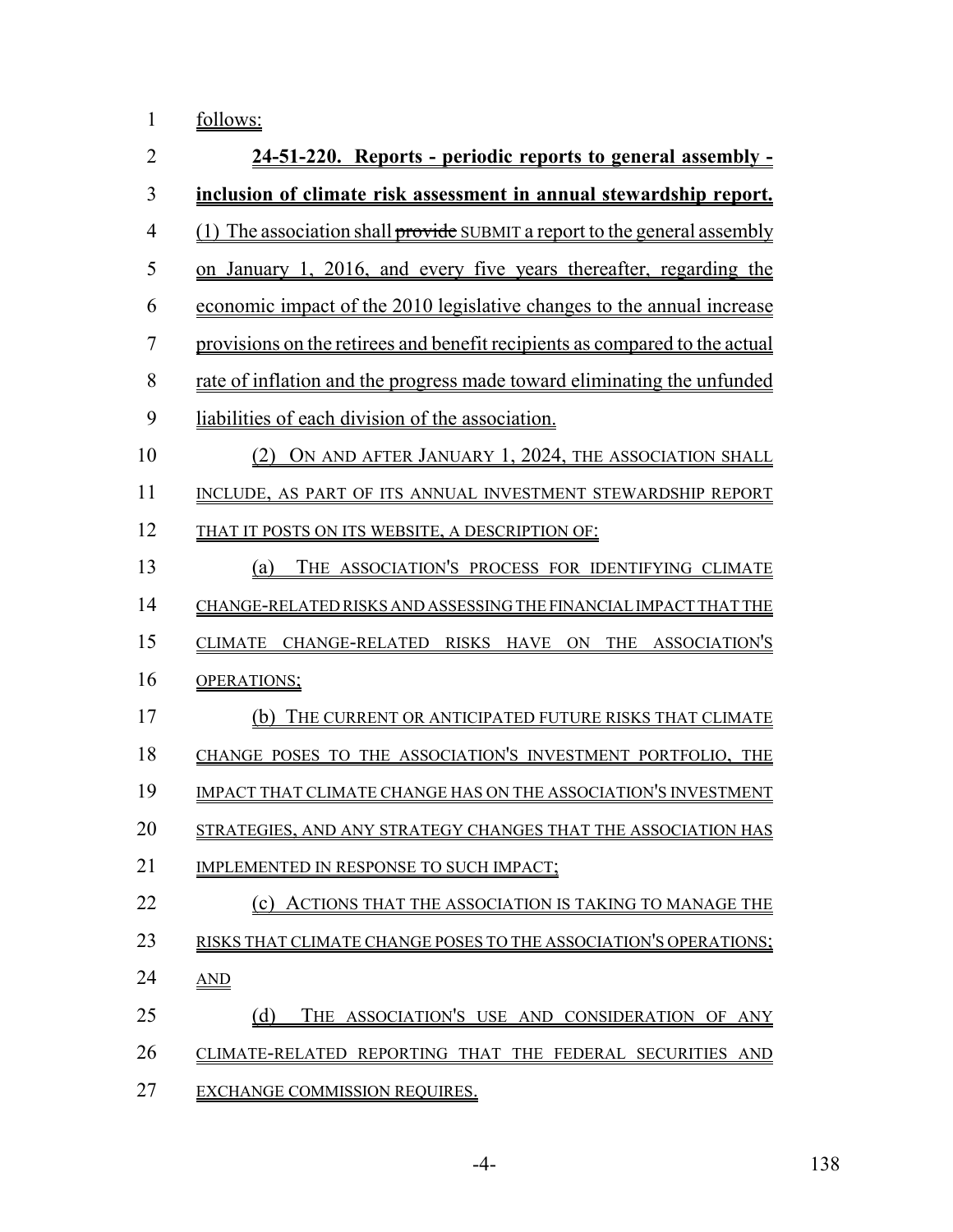| $\mathbf{1}$   | <b>SECTION 3.</b> In Colorado Revised Statutes, 25-6.5-201, amend             |
|----------------|-------------------------------------------------------------------------------|
| $\overline{2}$ | $(2)$ ; and <b>add</b> $(3)$ as follows:                                      |
| 3              | 25-6.5-201. Definitions. As used in this part 2, unless the context           |
| $\overline{4}$ | otherwise requires:                                                           |
| 5              | (2) (a) "Pollution control equipment" means any personal                      |
| 6              | property, including, but not limited to, equipment, machinery, devices,       |
| 7              | systems, buildings, or structures, that is installed, constructed, or used in |
| 8              | or as a part of a facility that creates a product in a manner that generates  |
| 9              | less pollution by the utilization of an alternative manufacturing or          |
| 10             | generating technology.                                                        |
| 11             | (b) "Pollution control equipment" includes, but is not limited to:            |
| 12             | Gas or wind turbines and associated compressors or<br>(I)                     |
| 13             | equipment; or                                                                 |
| 14             | (II) Solar, thermal, or photovoltaic equipment; OR                            |
| 15             | (III) WASTEWATER THERMAL ENERGY EQUIPMENT.                                    |
| 16             | "WASTEWATER THERMAL ENERGY EQUIPMENT" MEANS<br>(3)                            |
| 17             | EQUIPMENT USED AS PART OF A SYSTEM THAT USES THERMAL ENERGY IN                |
| 18             | WASTEWATER TO GENERATE ELECTRICITY, TO HEAT OR COOL A SPACE, OR               |
| 19             | FOR ANY OTHER USEFUL THERMAL PURPOSE.                                         |
| 20             | <b>SECTION 4.</b> In Colorado Revised Statutes, 25-7-102, amend               |
| 21             | $(2)(g)$ as follows:                                                          |
| 22             | 25-7-102. Legislative declaration. (2) It is further declared that:           |
| 23             | (g) (I) Accordingly, Colorado shall strive to increase renewable              |
| 24             | energy generation and eliminate statewide greenhouse gas pollution by         |
| 25             | the middle of the twenty-first century and have goals of achieving, at a      |
| 26             | minimum:                                                                      |
| 27             | (A) A twenty-six percent reduction in statewide greenhouse gas                |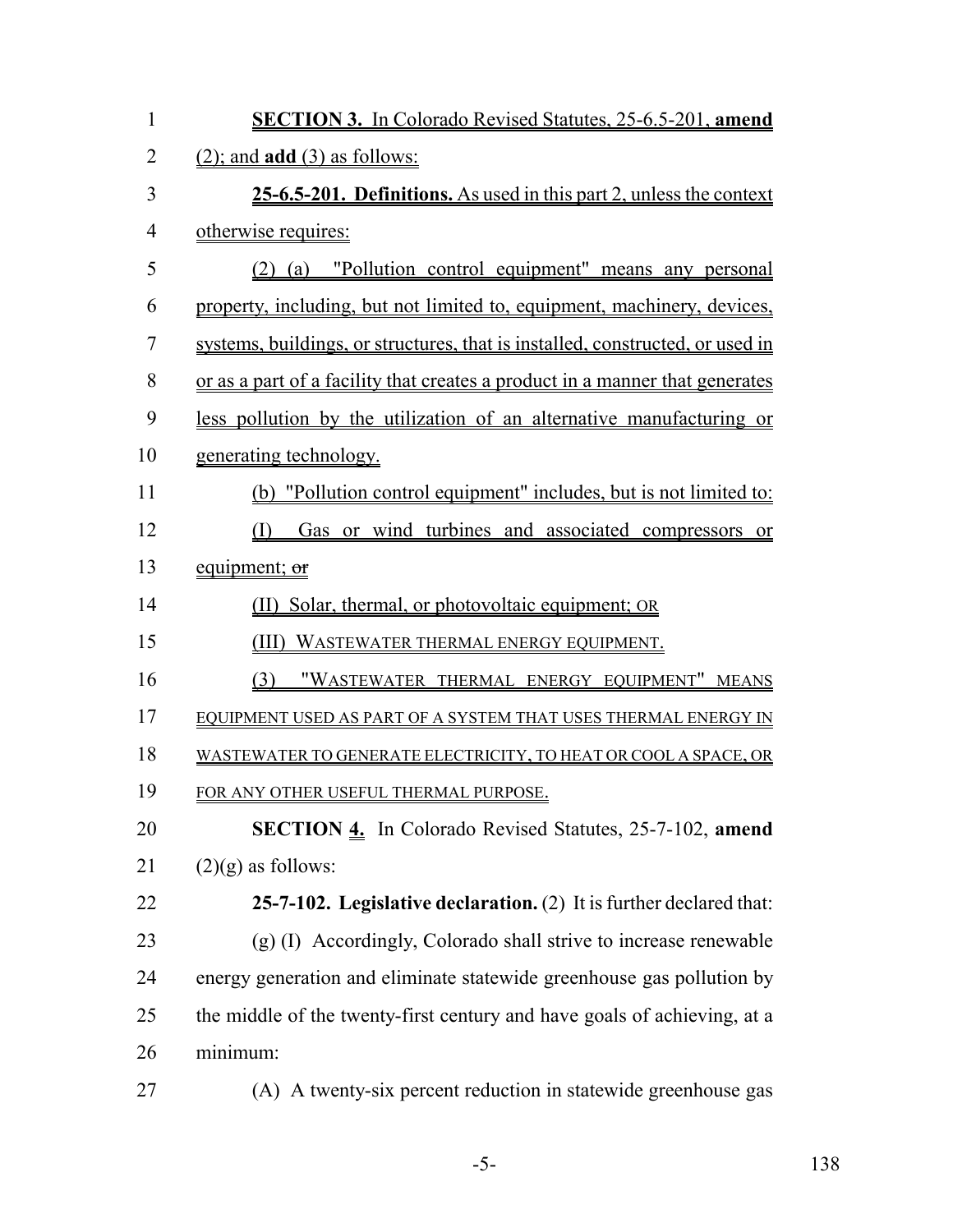(B) A fifty percent reduction in statewide greenhouse gas pollution by 2030;

 (C) A SIXTY-FIVE PERCENT REDUCTION IN STATEWIDE GREENHOUSE GAS POLLUTION BY 2035;

 (D) A SEVENTY-FIVE PERCENT REDUCTION IN STATEWIDE GREENHOUSE GAS POLLUTION BY 2040; and

 (E) A ninety percent reduction in statewide greenhouse gas pollution by 2050.

11 (II) The reductions identified in this subsection  $(2)(g)$  are measured relative to 2005 statewide greenhouse gas pollution levels.

 **SECTION 5.** In Colorado Revised Statutes, 25-7-105, **amend** (1)(e)(XIII) introductory portion as follows:

 **25-7-105. Duties of commission - rules - legislative declaration - definitions.** (1) Except as provided in sections 25-7-130 and 25-7-131, the commission shall promulgate rules that are consistent with the legislative declaration set forth in section 25-7-102 and necessary for the proper implementation and administration of this article 7, including: 20 (e) (XIII) In implementing this subsection  $(1)(e)$ , the commission shall adopt rules to reduce statewide greenhouse gas emissions from the 22 industrial and manufacturing sector in the state by at least twenty percent 23 by 2030 below the 2015 baseline established pursuant to section 25-7-140 24 (2)(a)(II), taking into account the factors set out in subsections  $(1)(e)(II)$ 25 to  $(1)(e)(V)$  of this section. The rules must include protections for disproportionately impacted communities and prioritize emission

reductions that will reduce emissions of co-pollutants that adversely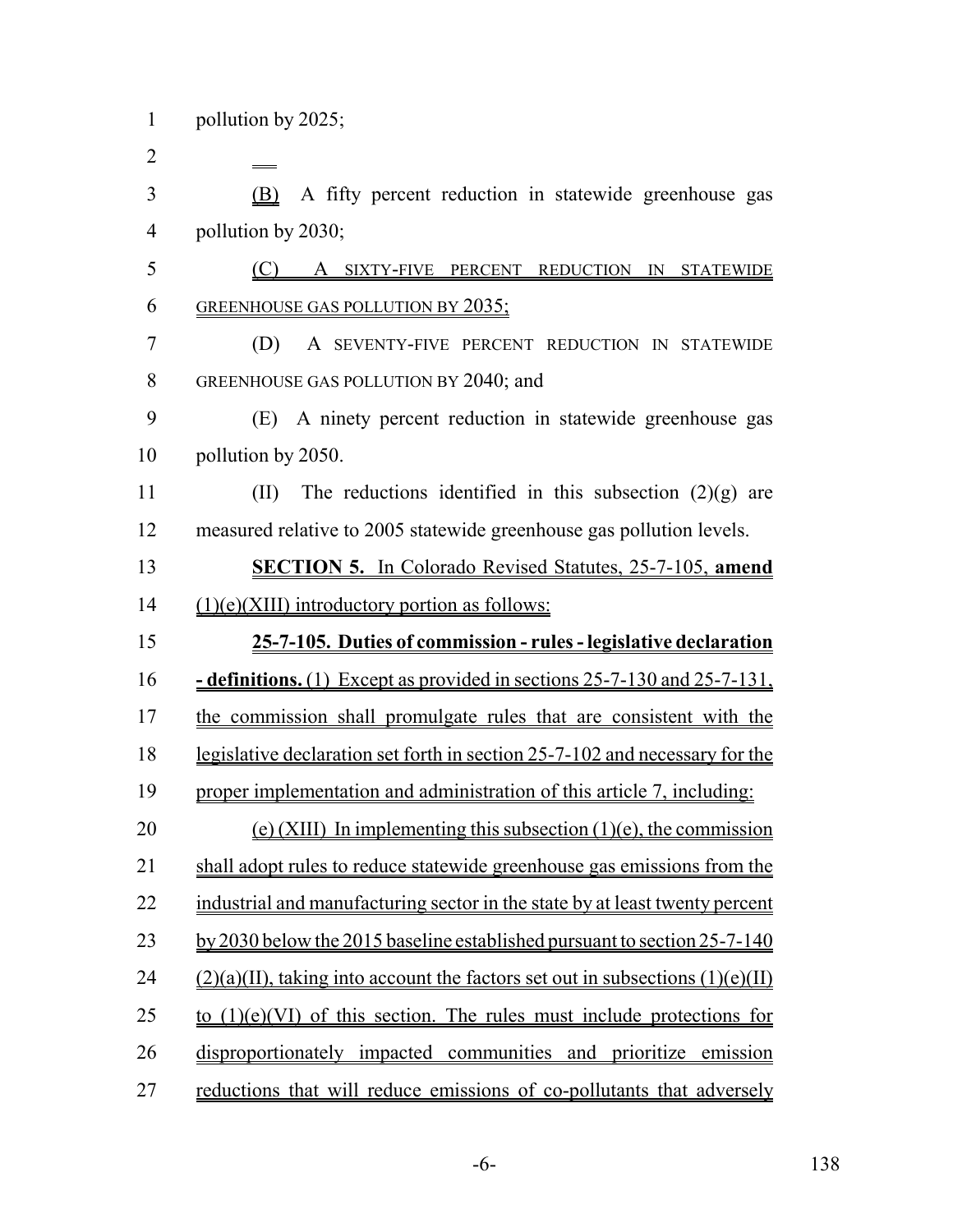affect disproportionately impacted communities, be designed to accelerate near-term reductions, and secure meaningful emission reductions from this sector to be realized beginning no later than September 30, 2024. ON OR BEFORE AUGUST 1, 2023, THE COMMISSION SHALL ADOPT RULES TO REDUCE GREENHOUSE GAS EMISSIONS FROM, AT A MINIMUM, SOURCES WITHIN THE INDUSTRIAL AND MANUFACTURING SECTOR THAT REPORTED GREENHOUSE GAS EMISSIONS GREATER THAN TWENTY-FIVE THOUSAND 8 METRIC TONS FROM CALENDAR YEAR 2020, PURSUANT TO PART A OF 5 CCR 1001-26, KNOWN AS "REGULATION NUMBER 22", OR ANY ANALOGOUS SUCCESSOR RULE. The rules must:  **SECTION 6.** In Colorado Revised Statutes, 33-1-110, **add** (9) as follows: **33-1-110. Duties of the director of the division.** (9) FOR RESEARCH PROJECTS FOR WHICH THE COLORADO AGRICULTURAL VALUE-ADDED DEVELOPMENT BOARD AWARDS MONEY PURSUANT TO 17 SECTION 35-75-204 (1)(a)(II) TO STUDY THE USE OF AGRIVOLTAICS, AS 18 DEFINED IN SECTION 35-75-205 (1)(c), THE DIRECTOR OR THE DIRECTOR'S DESIGNEE SHALL CONSULT ON THE RESEARCH PROJECT REGARDING THE WILDLIFE IMPACTS OF AGRIVOLTAIC USE. **SECTION 7.** In Colorado Revised Statutes, 34-60-106, **amend** 22 (9)(a); and **add** (9)(c) as follows: **34-60-106. Additional powers of commission - rules - definitions.** (9) (a) Notwithstanding section 34-60-120 or any other 25 provision of law, SUBJECT TO SUBSECTION (9)(c) OF THIS SECTION AND ONLY AFTER THE GOVERNOR AND COMMISSION HAVE MADE AN AFFIRMATIVE DETERMINATION THAT THE STATE HAS SUFFICIENT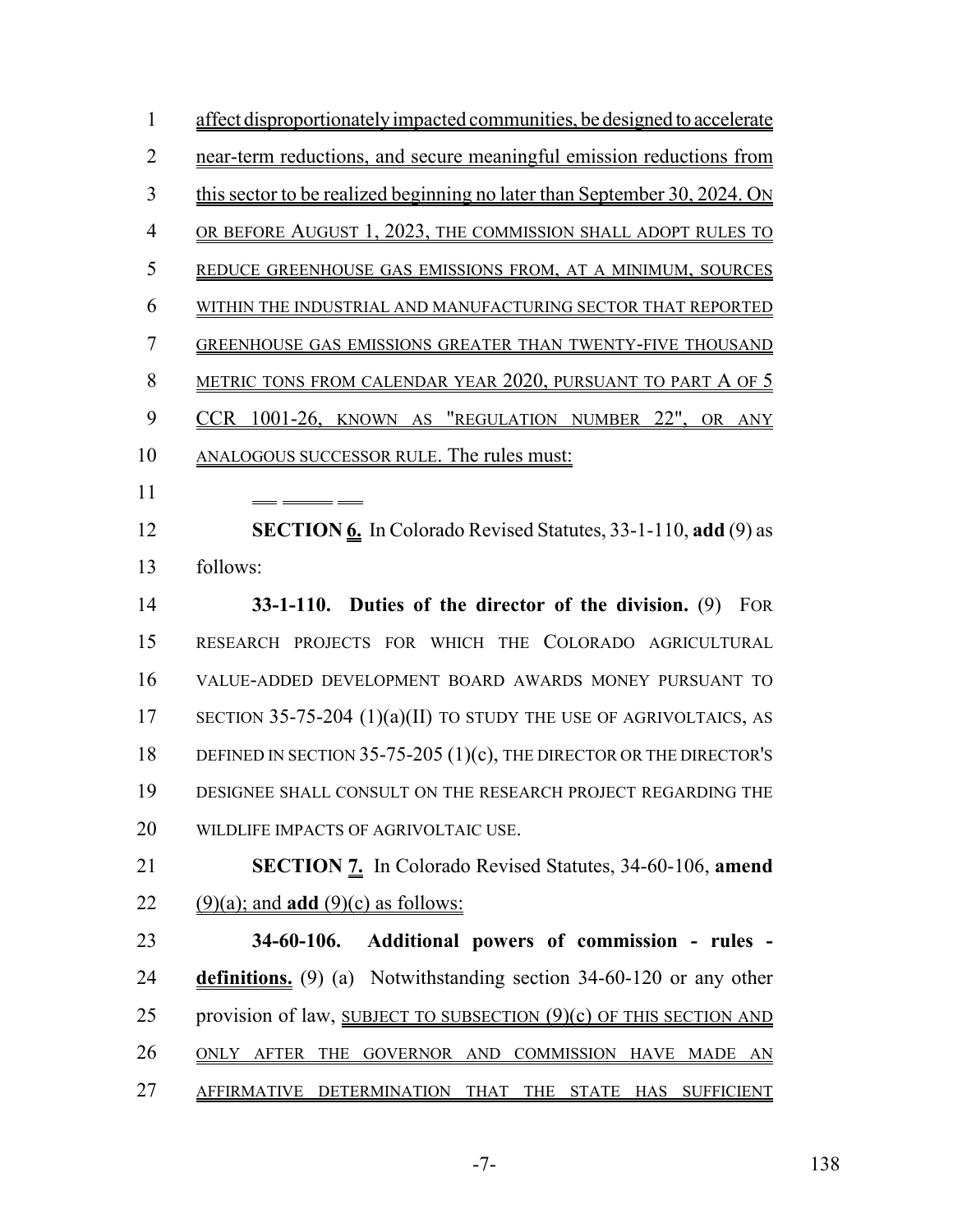| 1              | RESOURCES NECESSARY TO ENSURE THE SAFE AND EFFECTIVE REGULATION           |
|----------------|---------------------------------------------------------------------------|
| $\overline{2}$ | OF THE SEQUESTRATION OF GREENHOUSE GASES IN ACCORDANCE WITH               |
| 3              | FINDINGS FROM THE COMMISSION'S STUDY CONDUCTED PURSUANT TO                |
| $\overline{4}$ | SUBSECTION $(9)(b)$ OF THIS SECTION, the commission, as to class II AND   |
| 5              | CLASS VI injection wells classified in 40 CFR 144.6, may perform all acts |
| 6              | for the purpose PURPOSES of protecting underground sources of drinking    |
| 7              | water in accordance with state programs authorized by 42 U.S.C. sec.      |
| 8              | 300f et seq., and regulations under those sections, as amended, AND       |
| 9              | ENSURING THE SAFE AND EFFECTIVE SEQUESTRATION OF GREENHOUSE               |
| 10             | GASES, AS THAT TERM IS DEFINED IN SECTION 25-7-140 (6).                   |
| 11             | THE COMMISSION MAY SEEK CLASS VI INJECTION WELL<br>(1)<br>(c)             |
| 12             | PRIMACY UNDER THE FEDERAL "SAFE DRINKING WATER ACT", 42 U.S.C.            |
| 13             | SEC. 300f ET SEQ., AS AMENDED, AFTER OBTAINING AND PUBLICLY               |
| 14             | DETERMINING THAT THE COMMISSION HAS THE NECESSARY RESOURCES               |
| 15             | FOR THE APPLICATION OUTLINED IN THE COMMISSION'S STUDY PERFORMED          |
| 16             | PURSUANT TO SUBSECTION (9)(b) OF THIS SECTION.                            |
| 17             | THE COMMISSION MAY ISSUE AND ENFORCE PERMITS AS<br>(II)                   |
| 18             | NECESSARY FOR THE PURPOSE SET FORTH IN THIS SUBSECTION $(9)(c)$ AFTER     |
| 19             | THE DETERMINATION SET FORTH IN SUBSECTION $(9)(c)(I)$ OF THIS SECTION     |
| 20             | HAS BEEN MADE AND THE REQUIREMENTS SET FORTH IN SUBSECTION $(9)(a)$       |
| 21             | OF THIS SECTION HAVE BEEN SATISFIED. IN ISSUING AND ENFORCING             |
| 22             | PERMITS PURSUANT TO THIS SUBSECTION (9)(c), THE COMMISSION SHALL          |
| 23             | ENSURE THAT THE PERMITTING OF CLASS VI INJECTION WELLS DOES NOT           |
| 24             | ADVERSELY AND DISPROPORTIONATELY AFFECT THE HEALTH AND                    |
| 25             | WELL-BEING OF DISPROPORTIONATELY IMPACTED COMMUNITIES.                    |
| 26             | (III) (A) THE COMMISSION SHALL REQUIRE EACH OPERATOR OF A                 |
| 27             | CLASS VI INJECTION WELL TO PROVIDE ADEQUATE FINANCIAL ASSURANCE           |

-8- 138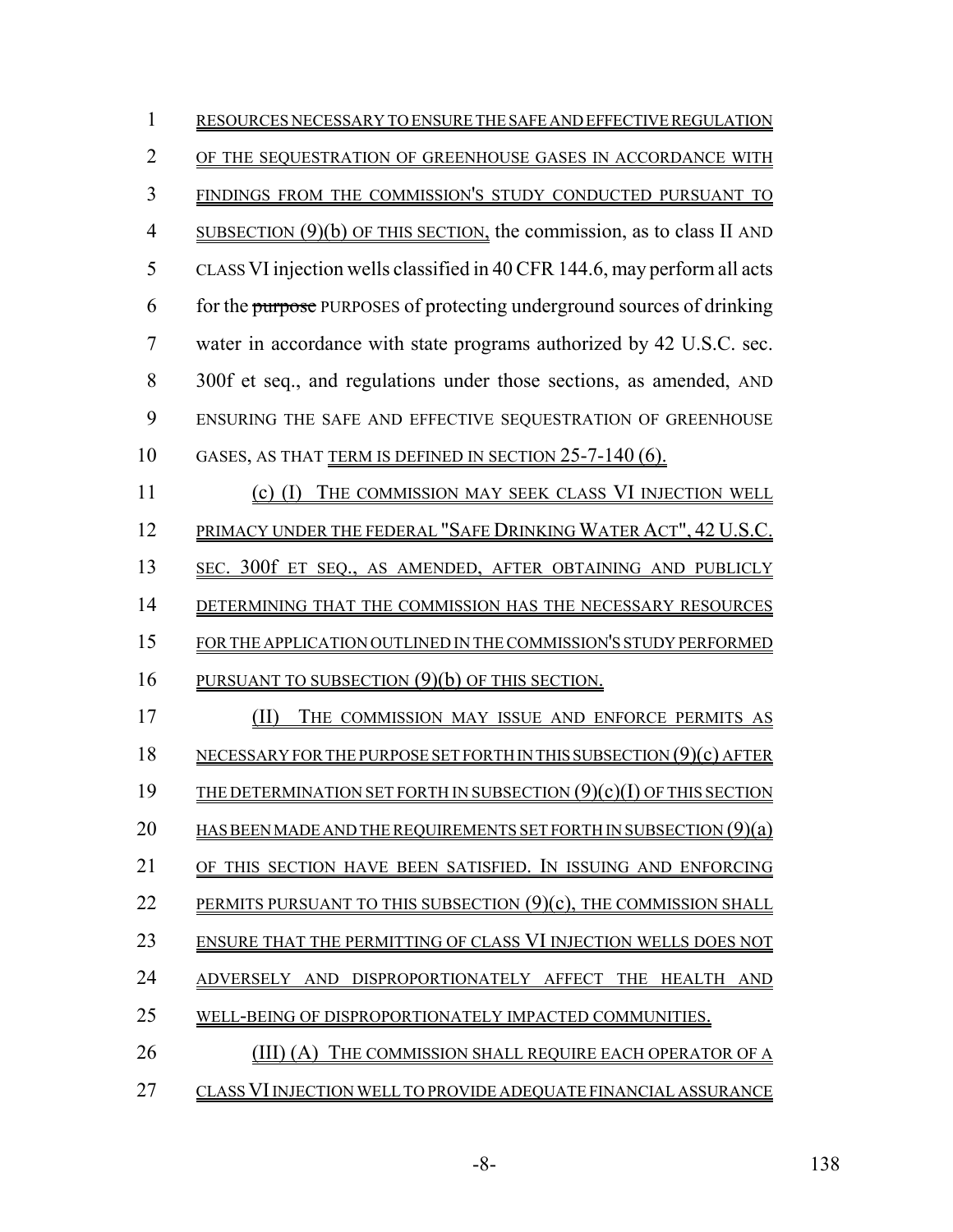| $\mathbf{1}$   | DEMONSTRATING THAT THE OPERATOR IS FINANCIALLY CAPABLE OF                         |
|----------------|-----------------------------------------------------------------------------------|
| $\overline{2}$ | FULFILLING EVERY OBLIGATION IMPOSED ON THE OPERATOR UNDER THIS                    |
| 3              | <u>ARTICLE 60 AND UNDER RULES THAT THE COMMISSION ADOPTS PURSUANT</u>             |
| $\overline{4}$ | <b>TO THIS ARTICLE 60.</b>                                                        |
| 5              | (B)<br>THE FINANCIAL ASSURANCE REQUIRED UNDER THIS                                |
| 6              | <u>SUBSECTION (9)(c)(III) MUST COVER THE COST OF CORRECTIVE ACTION,</u>           |
| $\overline{7}$ | INJECTION WELL PLUGGING, POST-INJECTION SITE CARE, AND SITE                       |
| 8              | CLOSURE, AS THOSE TERMS ARE DEFINED IN 40 CFR 146.81, AND THE COST                |
| 9              | OF ANY EMERGENCY AND REMEDIAL RESPONSE.                                           |
| 10             | (C)<br>THE COMMISSION SHALL ADOPT RULES REQUIRING THAT                            |
| 11             | FINANCIAL ASSURANCE COVER THE COST OF OBLIGATIONS THAT ARE IN                     |
| 12             | ADDITION TO THE OBLIGATIONS LISTED IN SUBSECTION $(9)(c)(III)(B)$ OF              |
| 13             | THIS SECTION IF THE ADDITIONAL OBLIGATIONS ARE REASONABLY                         |
| 14             | ASSOCIATED WITH CLASS VI INJECTION WELLS AND LOCATIONS.                           |
| 15             | (D) AN OPERATOR SHALL MAINTAIN THE FINANCIAL ASSURANCE                            |
| 16             | <u>REQUIRED UNDER THIS SUBSECTION <math>(9)(c)(III)</math> OR UNDER ANY RULES</u> |
| 17             | <u>ADOPTED PURSUANT TO THIS SUBSECTION <math>(9)(c)(III)</math> UNTIL THE</u>     |
| 18             | COMMISSION APPROVES SITE CLOSURE, AS SPECIFIED IN RULES ADOPTED BY                |
| 19             | THE COMMISSION. COMMISSION APPROVAL OF A SITE CLOSURE DOES NOT                    |
| 20             | OTHERWISE MODIFY AN OPERATOR'S RESPONSIBILITY TO COMPLY WITH                      |
| 21             | <b>APPLICABLE LAWS.</b>                                                           |
| 22             | FINANCIAL ASSURANCE PROVIDED UNDER THIS SUBSECTION                                |
| 23             | $(9)(c)(III)$ may be in the form of a surety bond, insurance, or any              |
| 24             | <b>OTHER</b><br>INSTRUMENT THAT THE COMMISSION, BY RULE, DEEMS                    |
| 25             | SATISFACTORY.                                                                     |
| 26             | AS USED IN THIS SUBSECTION (9), "DISPROPORTIONATELY                               |
| 27             | IMPACTED COMMUNITY" HAS THE MEANING SET FORTH IN SECTION                          |

-9- 138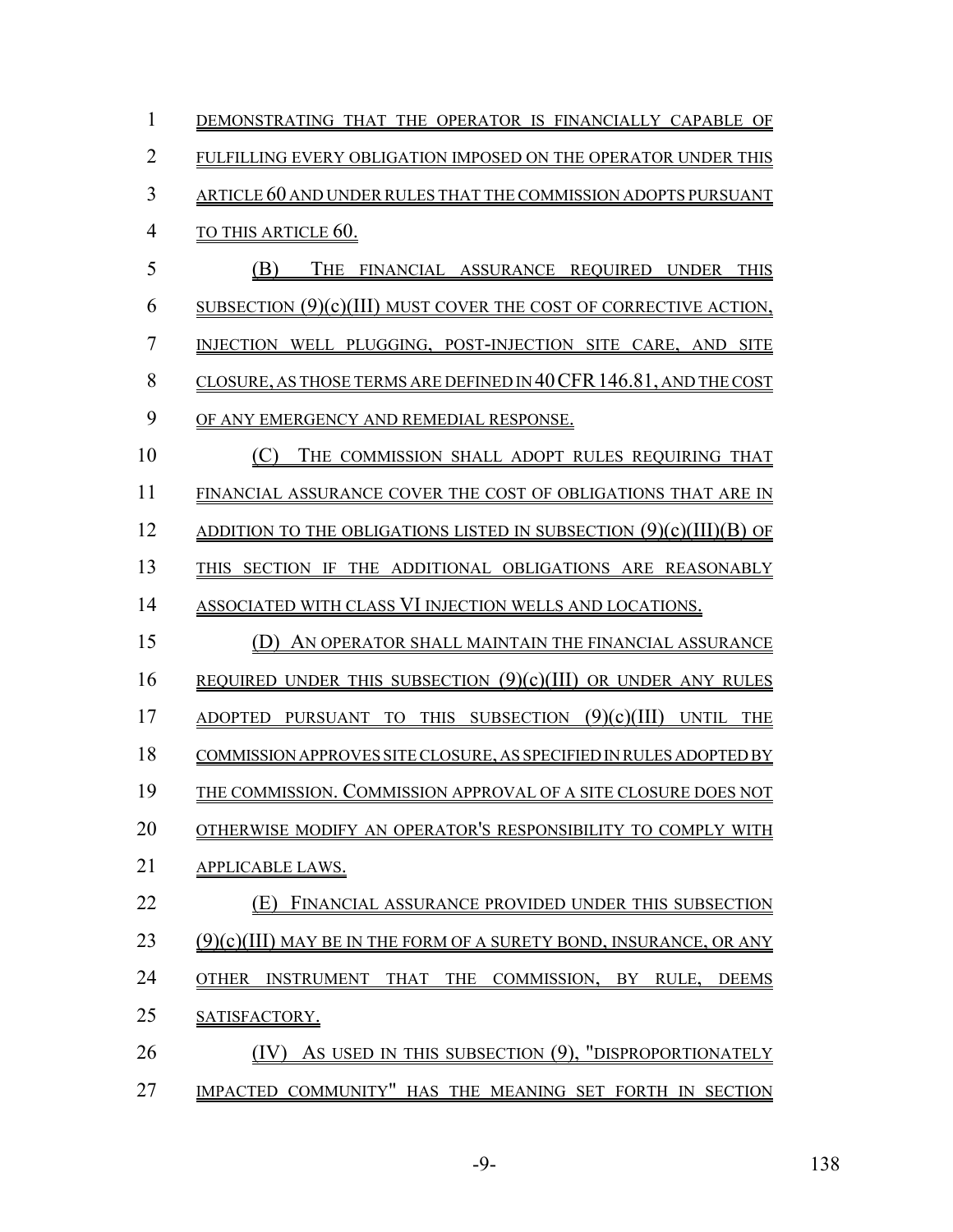1  $24-4-109$  (2)(b)(II).

 **SECTION 8.** In Colorado Revised Statutes, **add** 35-1-116 as follows:

 **35-1-116. Study of carbon reduction and sequestration opportunities in agriculture and land management - definition - reporting - rules.** (1) (a) IN CONSULTATION WITH THE COLORADO ENERGY OFFICE CREATED IN SECTION 24-38.5-101 AND THE AIR QUALITY CONTROL COMMISSION CREATED IN SECTION 25-7-104 (1), THE COMMISSIONER OR THE COMMISSIONER'S DESIGNEE, IN CONSULTATION WITH AN INSTITUTION OF HIGHER EDUCATION WITH EXPERTISE IN CLIMATE CHANGE MITIGATION, ADAPTATION BENEFITS, AND OTHER ENVIRONMENTAL BENEFITS RELATED TO AGRICULTURAL RESEARCH, SHALL CONDUCT A STUDY TO EXAMINE CARBON REDUCTION AND SEQUESTRATION 14 OPPORTUNITIES IN THE AGRICULTURAL SECTOR AND IN LAND MANAGEMENT IN THE STATE, INCLUDING AN INVESTIGATION INTO THE POTENTIAL FOR CREATING AND OFFERING A CERTIFIED CARBON OFFSET PROGRAM AND CREDIT INSTRUMENTS TO PROVIDE FUNGIBLE CARBON OFFSETS FOR AGRICULTURAL PRODUCERS AND IN LAND MANAGEMENT. A CERTIFIED CARBON OFFSET PROGRAM AND CREDIT INSTRUMENTS OFFERED MUST REFLECT REAL, ADDITIONAL, QUANTIFIABLE, PERMANENT, VERIFIABLE, AND ENFORCEABLE REDUCTIONS IN GREENHOUSE GAS 22 EMISSIONS THAT ARE EQUIVALENT TO THE OFFSETS PROVIDED. (b) CARBON OFFSETS DEVELOPED FOR AGRICULTURAL PRODUCERS IN ACCORDANCE WITH THIS SECTION MAY BE: (I) INCORPORATED INTO THE AIR QUALITY CONTROL COMMISSION'S 26 RULES, INCLUDING RULES ADOPTED UNDER SECTION 25-7-105 (1)(e), SUCH

AS RULES CONCERNING COORDINATION WITH OTHER JURISDICTIONS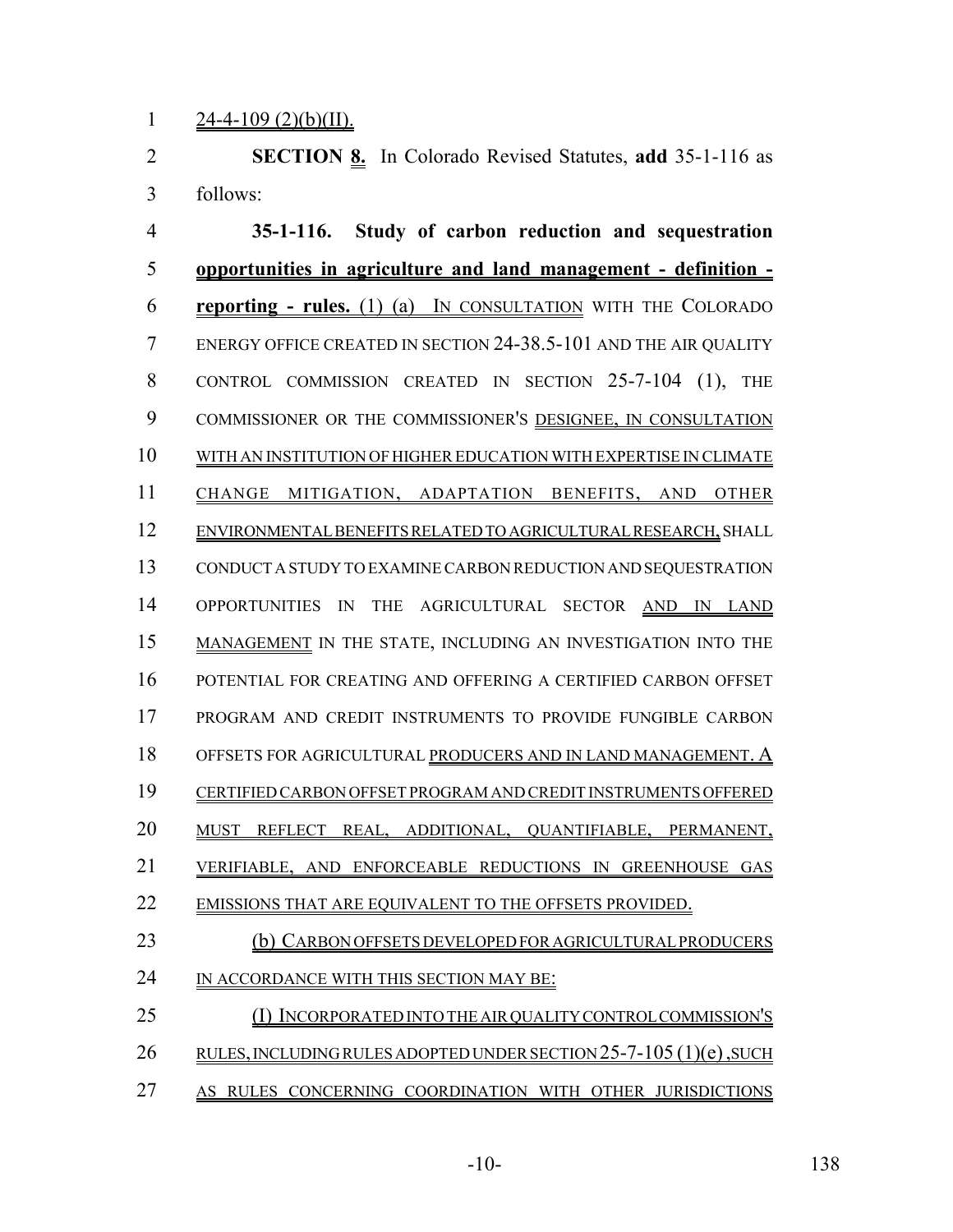| $\mathbf{1}$   | PURSUANT TO THE AUTHORITY GRANTED IN, AND THE CONSIDERATIONS     |
|----------------|------------------------------------------------------------------|
| $\overline{2}$ | <u>REQUIRED UNDER, SECTION 25-7-105 (1)(e)(V); AND</u>           |
| 3              | (II) USED AS COMPLIANCE INSTRUMENTS BY A SOURCE REGULATED        |
| $\overline{4}$ | UNDER ARTICLE 7 OF TITLE 25 WITH EMISSION REDUCTION OBLIGATIONS  |
| 5              | THAT ENSURE THAT THE SOURCE'S OVERALL, ABSOLUTE EMISSIONS        |
| 6              | DECLINE CONSISTENT WITH THE STATEWIDE GREENHOUSE GAS EMISSION    |
| $\overline{7}$ | <u>REDUCTION GOALS SET FORTH IN SECTION 25-7-102 (2)(g).</u>     |
| 8              | (c) (I) THE STUDY SHALL IDENTIFY POLICY MECHANISMS TO            |
| 9              | MITIGATE THE IMPACTS THAT REGULATED SOURCES' USE OF CARBON       |
| 10             | OFFSETS HAVE ON DISPROPORTIONATELY IMPACTED COMMUNITIES.         |
| 11             | $(II)$ As used in this subsection $(1)(c)$ , "disproportionately |
| 12             | IMPACTED COMMUNITY" HAS THE MEANING SET FORTH IN SECTION         |
| 13             | $24-4-109$ (2)(b)(II).                                           |
| 14             | (2) ON OR BEFORE OCTOBER 1, 2024, THE COMMISSIONER OR            |
| 15             | COMMISSIONER'S DESIGNEE SHALL SUBMIT TO THE GENERAL ASSEMBLY A   |
| 16             | REPORT SUMMARIZING THE STUDY, INCLUDING ANY LEGISLATIVE,         |
| 17             | REGULATORY, OR OTHER RECOMMENDATIONS FOR DESIGNING AND           |
| 18             | IMPLEMENTING CARBON REDUCTION AND SEQUESTRATION OPPORTUNITIES    |
| 19             | FOR THE AGRICULTURAL SECTOR AND IN LAND MANAGEMENT IN THE        |
| 20             | STATE. THE COMMISSIONER OR COMMISSIONER'S DESIGNEE SHALL SUBMIT  |
| 21             | TO THE GENERAL ASSEMBLY AN UPDATE ON THE PROGRESS OF THE STUDY   |
| 22             | ON OR BEFORE OCTOBER 1, 2023.                                    |
| 23             | (3) (a) UPON CONCLUSION OF THE STUDY, WITH REGARD TO ANY         |
| 24             | RECOMMENDATIONS OF THE STUDY THAT DO NOT REQUIRE LEGISLATIVE     |
| 25             | CHANGES, THE COMMISSIONER, IN CONSULTATION WITH THE COLORADO     |
| 26             | ENERGY OFFICE AND THE AIR QUALITY CONTROL COMMISSION, MAY ADOPT  |
| 27             | RULES TO IMPLEMENT THE RECOMMENDATIONS.                          |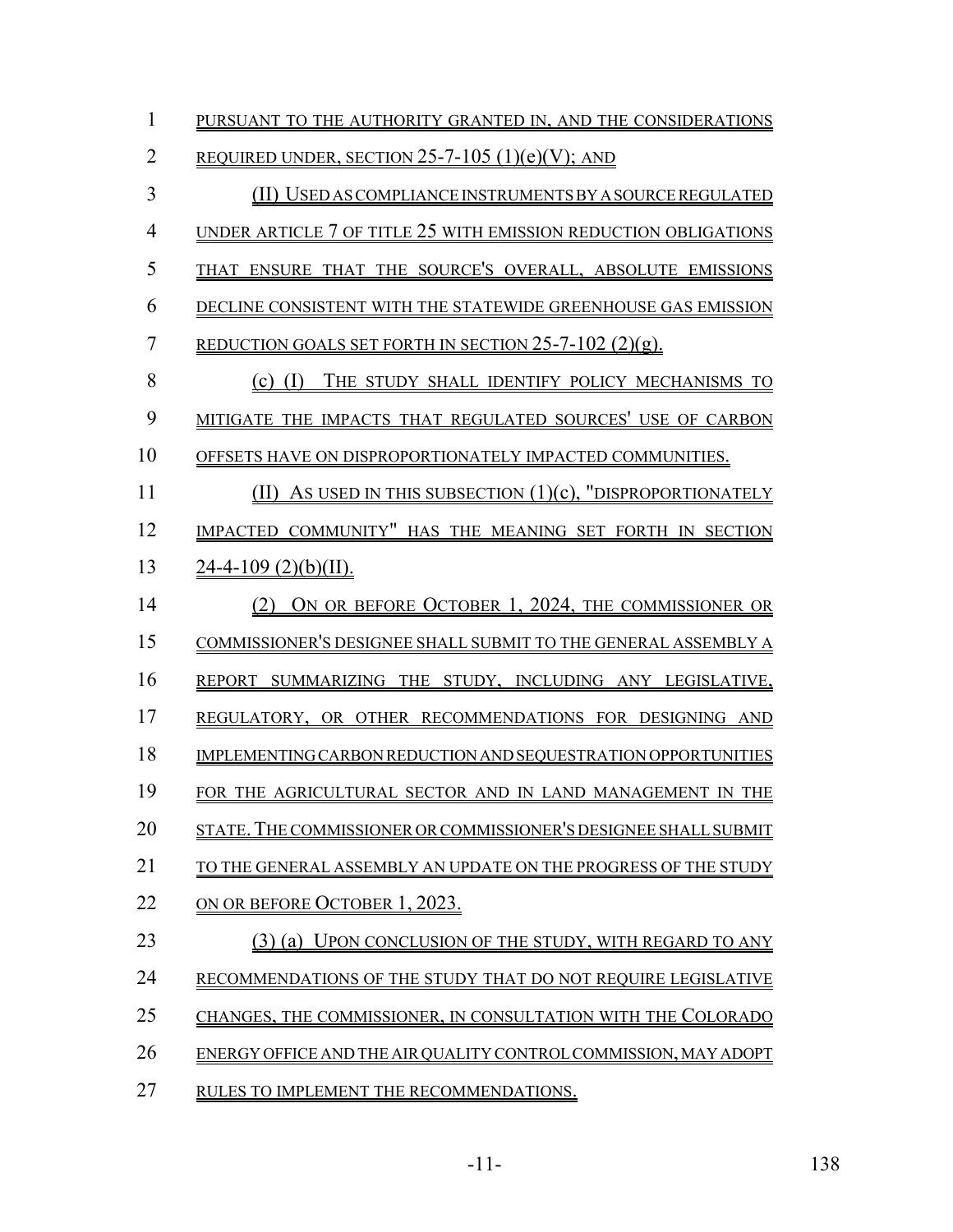| $\mathbf{1}$   | (b)<br>IF<br>THE COMMISSIONER ADOPTS RULES PURSUANT TO                       |
|----------------|------------------------------------------------------------------------------|
| $\overline{2}$ | SUBSECTION (3)(a) OF THIS SECTION, THE DEPARTMENT SHALL INCLUDE A            |
| 3              | SUMMARY OF THE RULES AS PART OF THE DEPARTMENT'S REGULATORY                  |
| $\overline{4}$ | AGENDA THAT IS FILED WITH THE STAFF OF LEGISLATIVE COUNCIL AND THE           |
| 5              | SECRETARY OF STATE PURSUANT TO SECTION 2-7-203 (4) AND THAT IS               |
| 6              | INCLUDED IN THE DEPARTMENT'S "STATE MEASUREMENT FOR                          |
| 7              | ACCOUNTABLE, RESPONSIVE, AND TRANSPARENT (SMART)                             |
| 8              | <b>GOVERNMENT ACT" PRESENTATION REQUIRED UNDER SECTION 2-7-203</b>           |
| 9              | THAT IMMEDIATELY PRECEDES THE ADOPTION OF THE RULES.                         |
| 10             | <b>SECTION 9.</b> In Colorado Revised Statutes, 35-75-204, amend             |
| 11             | $(1)$ as follows:                                                            |
| 12             | 35-75-204. Duties of board - agriculture value-added grants,                 |
| 13             | loans and loan guarantees, and equity investments - agrivoltaics -           |
| 14             | <b>repeal.</b> (1) (a) The board has the power to MAY make grants, loans and |
| 15             | loan guarantees, and equity investments to any person, including eligible    |
| 16             | agricultural value-added cooperatives as defined in section 35-75-202 (4),   |
| 17             | for:                                                                         |
| 18             | (I) New or ongoing agricultural projects and research that add               |
| 19             | value to Colorado agricultural products and aid the economy of rural         |
| 20             | Colorado communities; and for                                                |
| 21             | (II) Agricultural projects AND RESEARCH, INCLUDING RESEARCH                  |
| 22             | ON THE USE, COSTS, AND BENEFITS OF AGRIVOLTAICS, AS DEFINED IN               |
| 23             | SECTION 35-75-205 $(1)(c)$ , that will reduce energy costs for agricultural  |
| 24             | producers or businesses OR PROVIDE OTHER ENVIRONMENTAL, SOCIAL, OR           |
| 25             | ECONOMIC BENEFITS TO THE STATE. IN ALLOCATING MONEY FOR                      |
| 26             | RESEARCH ON THE USE OF AGRIVOLTAICS, THE BOARD SHALL REQUIRE                 |
| 27             | THAT A RECIPIENT CONSULT WITH THE DIRECTOR OF THE DIVISION OF                |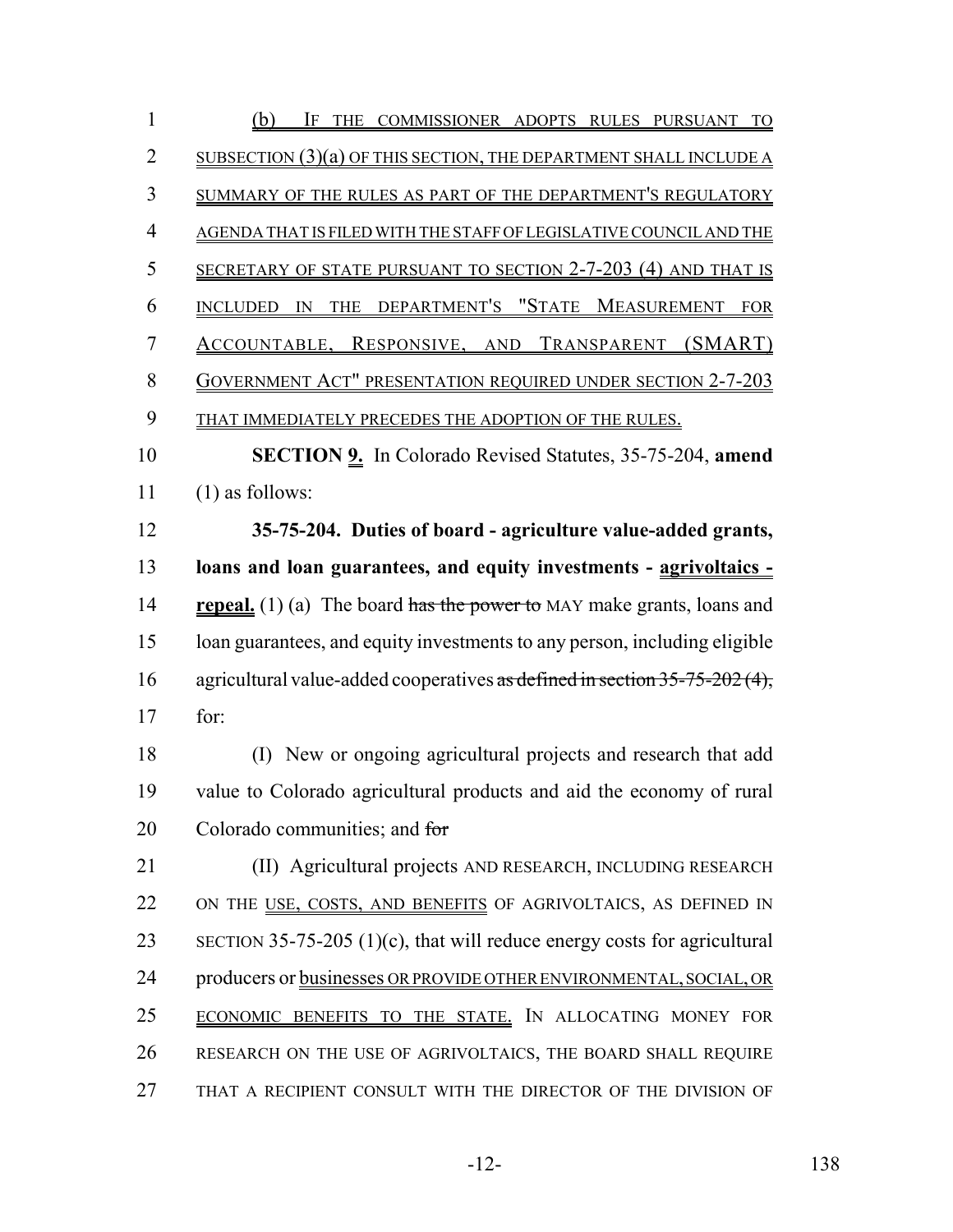PARKS AND WILDLIFE OR THE DIRECTOR'S DESIGNEE REGARDING WILDLIFE IMPACTS OF AGRIVOLTAICS USE.

| 3              | (III) TO IMPLEMENT SUBSECTION $(1)(a)(II)$ of this section, the             |
|----------------|-----------------------------------------------------------------------------|
| $\overline{4}$ | STATE TREASURER SHALL TRANSFER ONE MILLION EIGHT HUNDRED                    |
| 5              | THOUSAND DOLLARS FROM THE GENERAL FUND TO THE AGRICULTURE                   |
| 6              | <u>VALUE-ADDED CASH FUND CREATED IN SECTION 35-75-205:</u>                  |
| 7              | $(A)$ On the effective date of this subsection $(1)(a)(III)$ ; and          |
| 8              | (B) ON JULY 1, 2023, AND ON EACH JULY 1 THEREAFTER THROUGH                  |
| 9              | JULY 1, 2027.                                                               |
| 10             | SUBSECTION $(1)(a)(III)$ OF THIS SECTION AND THIS<br>(IV)                   |
| 11             | SUBSECTION $(1)(a)(IV)$ are repealed, effective July 1, 2028.               |
| 12             | (b) The board also has the power to MAY fund market promotion               |
| 13             | activities of the department pursuant to section $35-75-205$ (2)(f).        |
| 14             | <b>SECTION 10.</b> In Colorado Revised Statutes, 35-75-205, amend           |
| 15             | $(1)(b)$ ; and <b>add</b> $(1)(c)$ as follows:                              |
|                |                                                                             |
| 16             | 35-75-205. Grants, loans and loan guarantees, and equity                    |
| 17             | investments - agriculture value-added cash fund - created - gifts,          |
| 18             | grants, and donations - report - definition - repeal. $(1)$ (b) As used in  |
| 19             | this section, "agrivoltaics" means one or more solar energy generation      |
| 20             | facilities colocated on the same parcel of land as agricultural production, |
| 21             | including crop production, grazing, apiaries, or other production of        |
| 22             | agricultural commodities for sale in the retail or wholesale market THE     |
| 23             | BOARD MAY SEEK, ACCEPT, AND EXPEND GIFTS, GRANTS, OR DONATIONS              |
| 24             | FROM PRIVATE OR PUBLIC SOURCES FOR THE PURPOSES OF THIS PART 2,             |
| 25             | WHICH MONEY SHALL BE CREDITED TO THE AGRICULTURE VALUE-ADDED                |
| 26             | CASH FUND PURSUANT TO SUBSECTION $(1)(a)$ OF THIS SECTION. THE BOARD        |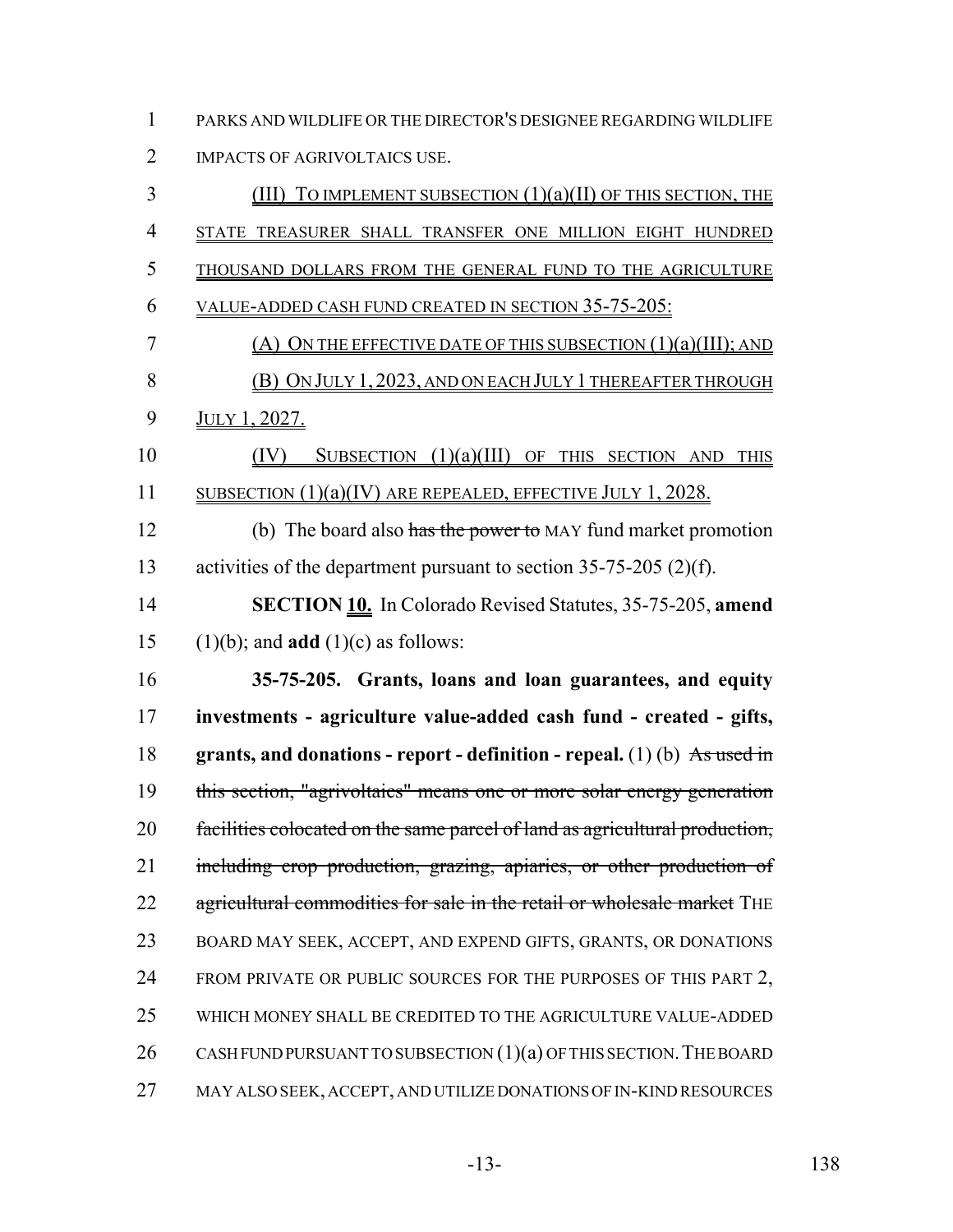SUCH AS SOLAR PANELS FOR USE IN AGRIVOLTAIC RESEARCH PROJECTS.

 (c) AS USED IN THIS SECTION, "AGRIVOLTAICS" MEANS ONE OR MORE SOLAR ENERGY GENERATION FACILITIES DIRECTLY INTEGRATED WITH AGRICULTURAL ACTIVITIES, INCLUDING CROP PRODUCTION, GRAZING, ANIMAL HUSBANDRY, APIARIES, COVER CROPPING FOR SOIL HEALTH BENEFITS OR CARBON SEQUESTRATION, OR PRODUCTION OF AGRICULTURAL COMMODITIES FOR SALE IN THE RETAIL OR WHOLESALE MARKET.

 **SECTION 11.** In Colorado Revised Statutes, 39-4-101, **amend** (3.5) as follows:

 **39-4-101. Definitions.** As used in this article 4, unless the context otherwise requires:

 (3.5) (a) "Solar energy facility" means a new facility first placed in production on or after January 1, 2009, that uses real and personal 14 property, including but not limited to one or more solar energy devices as defined in section 38-32.5-100.3 (2), leaseholds, and easements, to generate and deliver to the interconnection meter any source of electrical, thermal, or mechanical energy in excess of two megawatts by harnessing the radiant energy of the sun, including any connected device for which the primary purpose is to store energy, and that is not primarily designed to supply electricity for consumption on site.

 (b) "SOLAR ENERGY FACILITY" INCLUDES AGRIVOLTAICS AS DEFINED IN SECTION 35-75-205 (1)(c).

 **SECTION 12.** In Colorado Revised Statutes, **add** 39-22-543 as follows:

 **39-22-543. Tax credit for reducing emissions from small off-road engines - reports - definitions - legislative declaration - rules - repeal.** (1) (a) THE GENERAL ASSEMBLY FINDS AND DECLARES THAT: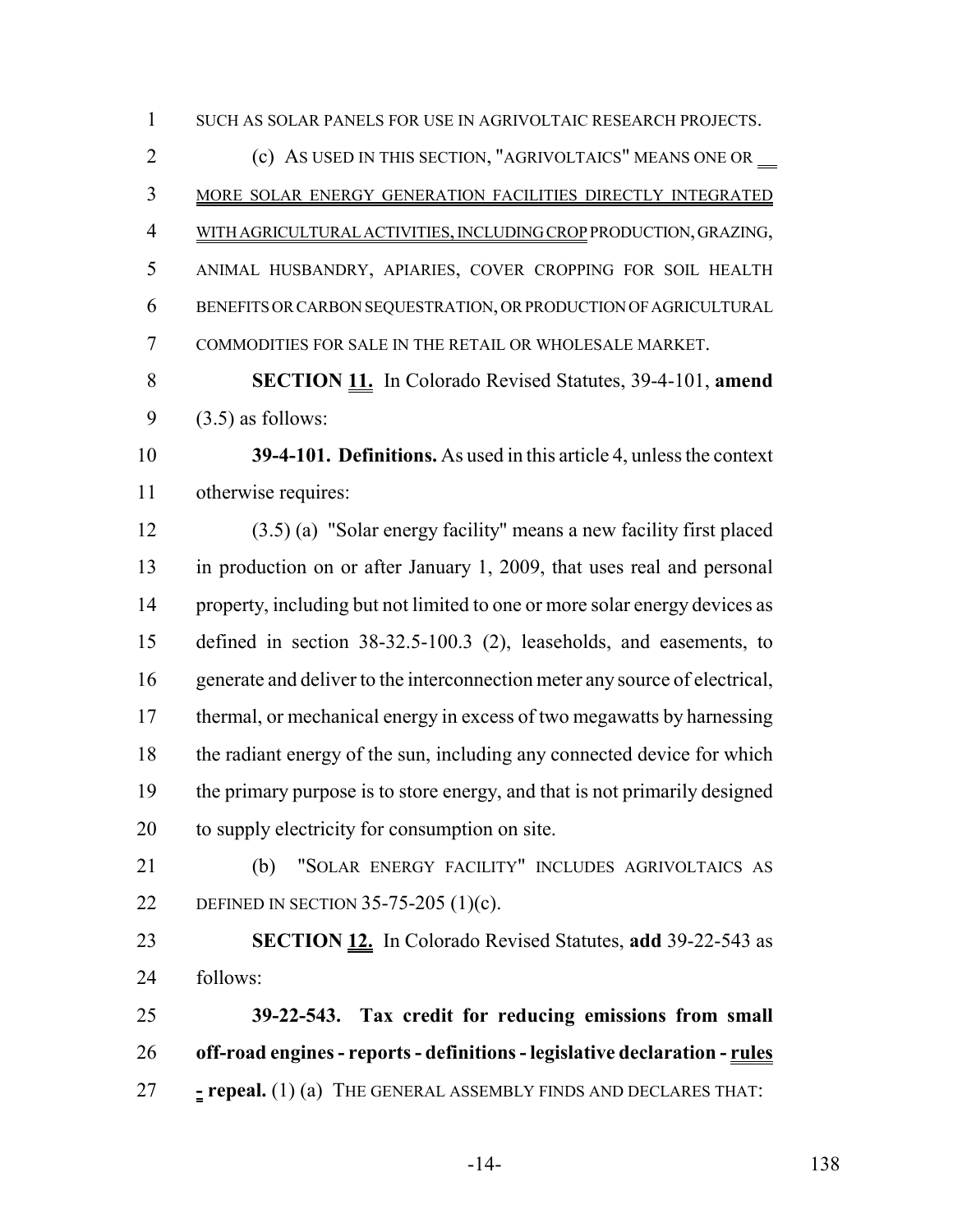(I) SMALL OFF-ROAD ENGINES USED PRIMARILY IN LAWN AND GARDEN EQUIPMENT, SUCH AS LAWN MOWERS, LEAF BLOWERS, HEDGE TRIMMERS, AND CHAINSAWS, EMIT HIGH LEVELS OF AIR POLLUTANTS, INCLUDING OXIDES OF NITROGEN AND REACTIVE ORGANIC GASES THAT, TOGETHER, FORM OZONE, AND PARTICULATE MATTER;

 (II) ELECTRIFYING SMALL OFF-ROAD EQUIPMENT CAN REDUCE OZONE POLLUTION BY AS MUCH AS FOUR PARTS PER BILLION; AND

8 (III) THE PURPOSE OF THE TAX CREDIT IN SUBSECTION (2) OF THIS SECTION IS TO PROVIDE AN INCENTIVE FOR THE VOLUNTARY TRANSITION FROM GAS-POWERED TO ELECTRIC-POWERED SMALL OFF-ROAD EQUIPMENT.

 (b) IN ACCORDANCE WITH SECTION 39-21-304 (1), WHICH REQUIRES EACH BILL THAT CREATES A NEW TAX EXPENDITURE TO INCLUDE A TAX PREFERENCE PERFORMANCE STATEMENT AS PART OF A STATUTORY LEGISLATIVE DECLARATION, THE GENERAL ASSEMBLY FURTHER FINDS AND DECLARES THAT:

 (I) THE GENERAL LEGISLATIVE PURPOSE OF THE TAX CREDIT ALLOWED BY SUBSECTION (2) OF THIS SECTION IS TO INDUCE CERTAIN DESIGNATED BEHAVIORS BY TAXPAYERS, SPECIFICALLY THE PURCHASE OF ELECTRIC, SMALL OFF-ROAD EQUIPMENT; AND

**(II) IN ORDER TO ALLOW THE GENERAL ASSEMBLY AND THE STATE**  AUDITOR TO MEASURE THE EFFECTIVENESS OF THE CREDIT, THE DEPARTMENT OF REVENUE SHALL SUBMIT TO THE GENERAL ASSEMBLY 24 AND THE STATE AUDITOR AN ANNUAL REPORT IN ACCORDANCE WITH 25 SUBSECTION (4) OF THIS SECTION DETAILING THE SALES OF NEW, ELECTRIC-POWERED, SMALL OFF-ROAD EQUIPMENT, AS REPORTED BY TAXPAYERS CLAIMING THE CREDIT AUTHORIZED UNDER SUBSECTION (2)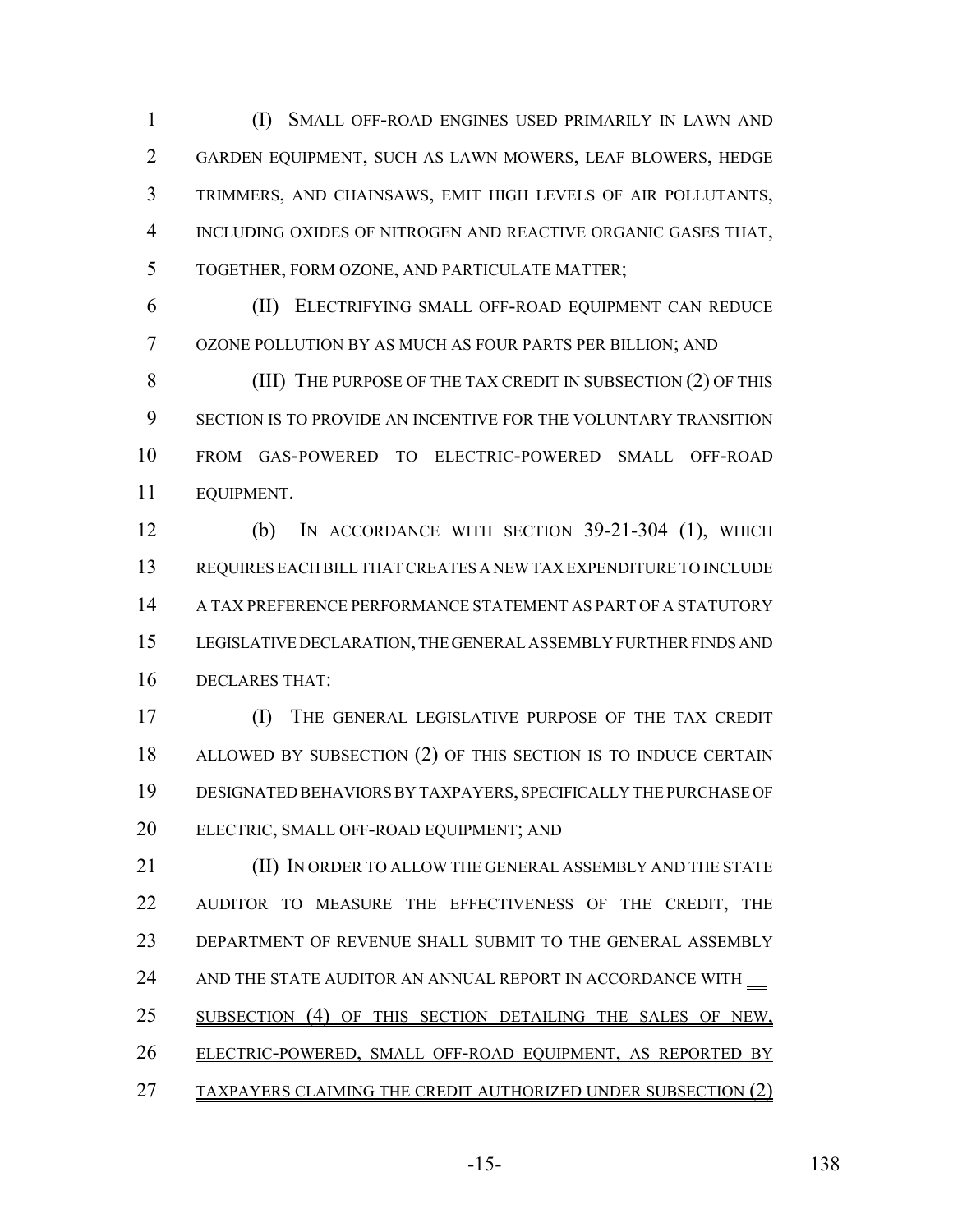1 OF THIS SECTION.

| $\overline{2}$ | (2) (a) FOR INCOME TAX YEARS COMMENCING ON OR AFTER                |
|----------------|--------------------------------------------------------------------|
| 3              | JANUARY 1, 2023, BUT BEFORE JANUARY 1, 2030, A TAXPAYER IS         |
| 4              | ALLOWED A CREDIT AGAINST THE TAX IMPOSED PURSUANT TO THIS          |
| 5              | ARTICLE 22 IN AN AMOUNT EQUAL TO THIRTY PERCENT OF THE AGGREGATE   |
| 6              | PURCHASE PRICE FOR ALL RETAIL SALES, AS THOSE TERMS ARE DEFINED IN |
| $\overline{7}$ | SECTION 39-26-102, OF NEW, ELECTRIC-POWERED, SMALL OFF-ROAD        |
| 8              | EQUIPMENT THAT THE TAXPAYER SOLD IN THE STATE DURING THE TAX       |
| 9              | YEAR.                                                              |
| 10             | (b) IN ORDER TO QUALIFY FOR THE CREDIT ALLOWED UNDER THIS          |
| 11             | SUBSECTION (2), THE TAXPAYER SHALL PROVIDE A PURCHASER OF A PIECE  |
| 12             | OF NEW, ELECTRIC-POWERED, SMALL OFF-ROAD EQUIPMENT, A THIRTY       |
| 13             | PERCENT DISCOUNT FROM THE PURCHASE PRICE OF THE PIECE OF NEW,      |
| 14             | ELECTRIC-POWERED, SMALL OFF-ROAD EQUIPMENT AND SHALL SHOW THE      |
| 15             | DISCOUNT AS A SEPARATE ITEM ON THE RECEIPT OR INVOICE PROVIDED TO  |
| 16             | THE PURCHASER.                                                     |
| 17             | To<br>(c)<br>DETERMINE WHETHER A TAXPAYER SOLD NEW,                |
| 18             | ELECTRIC-POWERED, SMALL OFF-ROAD EQUIPMENT IN THIS STATE, THE      |
| 19             | RULES OF SECTION 39-26-104 $(3)(a)$ APPLY.                         |
| 20             | (3) IF THE AMOUNT OF A CREDIT UNDER SUBSECTION (2) OF THIS         |
| 21             | SECTION EXCEEDS A TAXPAYER'S ACTUAL TAX LIABILITY FOR AN INCOME    |
| 22             | TAX YEAR, THE AMOUNT OF THE CREDIT NOT USED TO OFFSET INCOME TAX   |
| 23             | LIABILITY FOR THE INCOME TAX YEAR IS NOT REFUNDED TO THE           |
| 24             | TAXPAYER. THE TAXPAYER MAY CARRY FORWARD AND APPLY THE             |
| 25             | UNUSED CREDIT AGAINST THE INCOME TAX DUE IN EACH OF THE FIVE       |
| 26             | SUCCEEDING INCOME TAX YEARS, BUT THE TAXPAYER SHALL APPLY THE      |
| 27             | CREDIT AGAINST THE INCOME TAX DUE FOR THE EARLIEST OF THE INCOME   |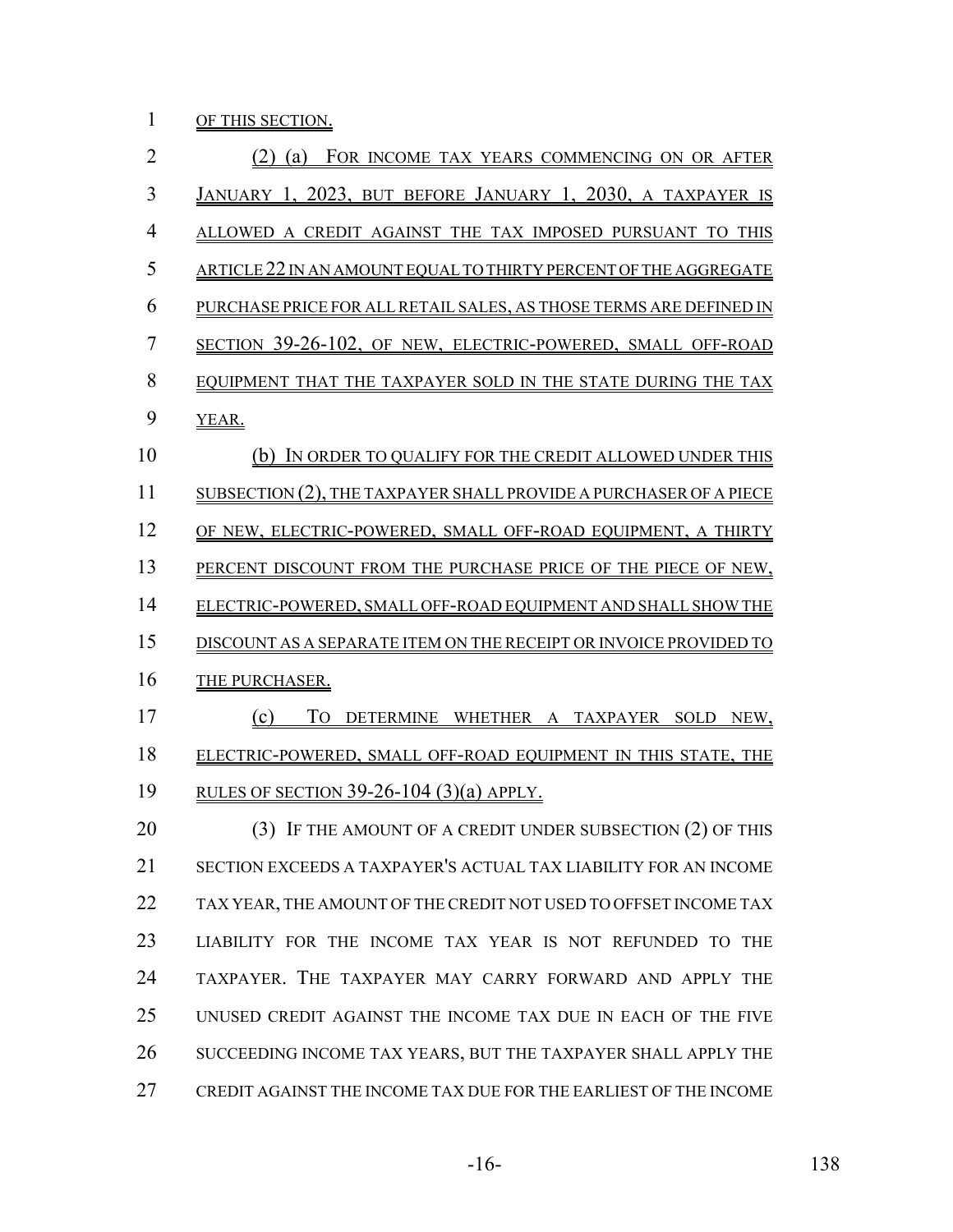TAX YEARS POSSIBLE.ANY AMOUNT OF THE TAX CREDIT THAT IS NOT USED AFTER THIS PERIOD IS NOT REFUNDABLE.

 (4) FOR THE PURPOSE OF PROVIDING DATA THAT ALLOWS THE GENERAL ASSEMBLY AND THE STATE AUDITOR TO MEASURE THE EFFECTIVENESS OF THE TAX CREDIT CREATED IN SUBSECTION (2) OF THIS SECTION PURSUANT TO SECTION 39-21-304 (3), AND NOTWITHSTANDING SECTION 24-1-136 (11)(a)(I), THE DEPARTMENT OF REVENUE, ON OR BEFORE JANUARY 1, 2024, AND ON OR BEFORE JANUARY 1 OF EACH YEAR THEREAFTER, SHALL SUBMIT TO THE GENERAL ASSEMBLY AND THE STATE AUDITOR A REPORT DETAILING THE SALES OF NEW, ELECTRIC-POWERED, SMALL OFF-ROAD EQUIPMENT, AS REPORTED BY TAXPAYERS CLAIMING THE 12 CREDIT AUTHORIZED UNDER SUBSECTION (2) OF THIS SECTION. THE TAX CREDIT ESTABLISHED IN THIS SECTION WILL MEET ITS PURPOSE IF SALES OF ELECTRIC-POWERED, SMALL OFF-ROAD EQUIPMENT INCREASE SIGNIFICANTLY WITHIN FIVE YEARS AFTER THE TAX CREDIT BECOMES EFFECTIVE. (5) AS USED IN THIS SECTION, UNLESS THE CONTEXT OTHERWISE REQUIRES: (a) "SMALL OFF-ROAD ENGINE" MEANS A GASOLINE-POWERED 20 ENGINE OF TEN HORSEPOWER OR LESS THAT IS USED TO FUEL SMALL OFF-ROAD EQUIPMENT. **(b) "SMALL OFF-ROAD EQUIPMENT" MEANS A LAWN MOWER, LEAF**  BLOWER, OR TRIMMER. (c) "TAXPAYER" HAS THE MEANING SET FORTH IN SECTION 39-21-101 (4). (6) THIS SECTION IS REPEALED, EFFECTIVE DECEMBER 31, 2039. **SECTION 13.** In Colorado Revised Statutes, 40-3.2-108, **amend**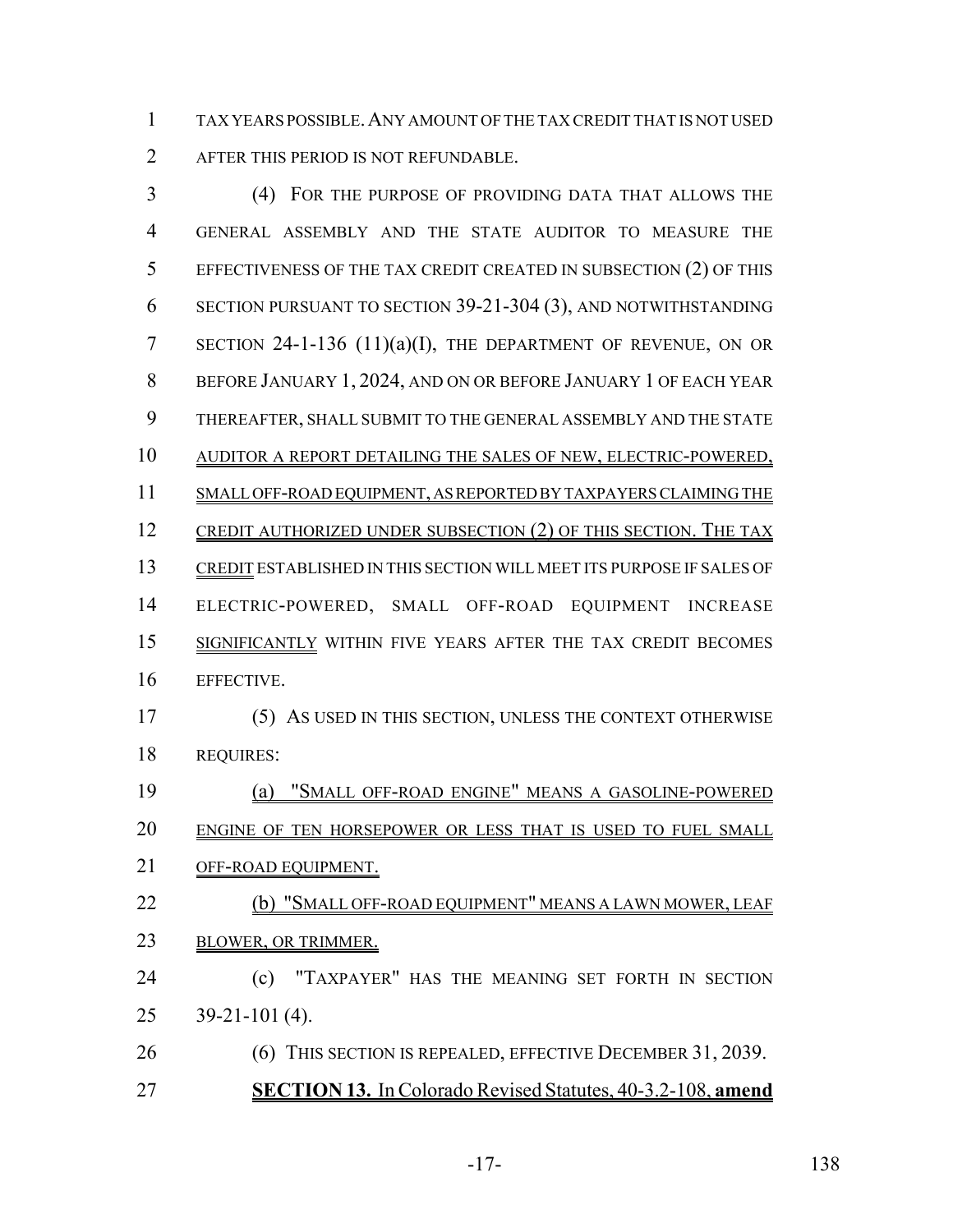| $\mathbf{1}$   | $(2)(c)(V)$ ; and <b>add</b> $(2)(c)(V.5)$ and $(2)(r)$ as follows:          |
|----------------|------------------------------------------------------------------------------|
| $\overline{2}$ | 40-3.2-108. Clean heat targets - legislative declaration -                   |
| 3              | definitions - plans - rules - reports. (2) Definitions. As used in this      |
| $\overline{4}$ | section, unless the context otherwise requires:                              |
| 5              | (c) "Clean heat resource" means any one or a combination of:                 |
| 6              | (V) Pyrolysis of tires if the pyrolysis meets a recovered methane            |
| $\overline{7}$ | protocol; and                                                                |
| 8              | (V.5) WASTEWATER THERMAL ENERGY; AND                                         |
| 9              | "WASTEWATER THERMAL ENERGY" MEANS A SYSTEM THAT<br>(r)                       |
| 10             | USES THERMAL ENERGY IN WASTEWATER TO GENERATE ELECTRICITY, TO                |
| 11             | HEAT OR COOL A SPACE, OR FOR ANY OTHER USEFUL THERMAL PURPOSE.               |
| 12             | <b>SECTION 14. Appropriation.</b> (1) For the 2022-23 state fiscal           |
| 13             | year, \$81,429 is appropriated to the department of natural resources for    |
| 14             | use by the oil and gas conservation commission. This appropriation is        |
| 15             | from the oil and gas conservation and environmental response fund            |
| 16             | created in section $34-60-122(5)(a)$ , C.R.S., and is based on an assumption |
| 17             | that the commission will require an additional 0.8 FTE. To implement this    |
| 18             | act, the commission may use this appropriation for the underground           |
| 19             | injection program.                                                           |
| 20             | For the 2022-23 state fiscal year, \$145,789 is appropriated to              |
| 21             | the department of public health and environment for use by the air           |
| 22             | pollution control division. This appropriation is from the general fund. To  |
| 23             | implement this act, the subdivision may use this appropriation as follows:   |
| 24             | (a) \$131,094 for personal services related to stationary sources,           |
| 25             | which amount is based on an assumption that the division will require an     |
| 26             | additional 1.5 FTE; and                                                      |
| 27             | (b) \$14,695 for operating expenses related to stationary sources.           |